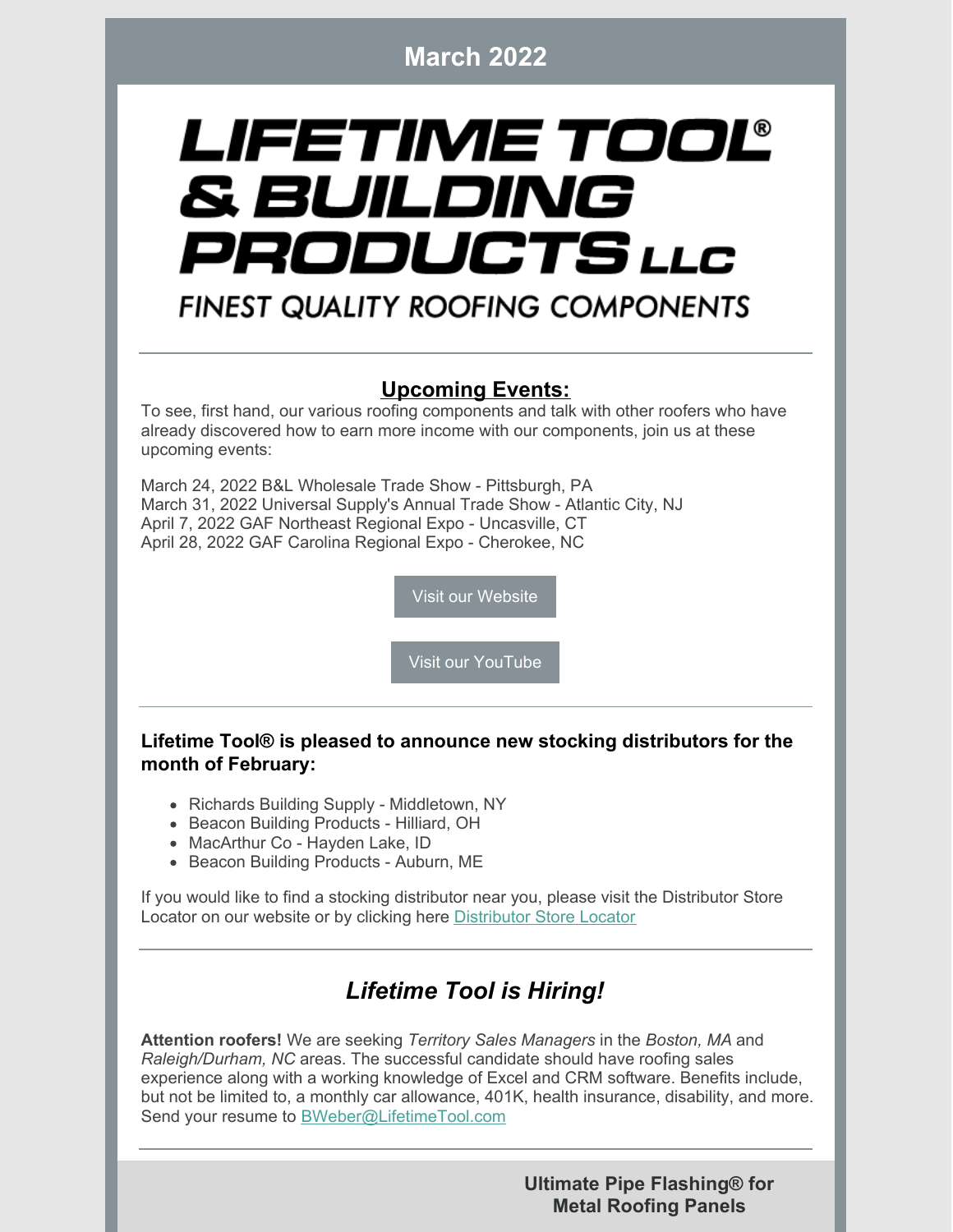

**Ultimate Pipe Flashing® for Metal Panels - Primed Version**



The new Ultimate Pipe Flashing® for metal roofing will feature various colors to choose from as well as a primed version for any custom color. The Ultimate Pipe Flashing® for metal roofs will feature all of the same premium quality elements that our shingle version offers, such as a 100% Pure Silicone Boot, 24g Galvanized Kynar® plate, PVC locking collar and the ability to accommodate pitch up to 18/12. As always, it will be the only flashing that will permanently stop water intrusion around the pipe flashing on either shingle roofs and now metal roofs, too!

All of our parts are 100% manufactured in the USA and each Lifetime Tool® roofing component is hand inspected for quality!

Metal [Products](https://files.constantcontact.com/646a5525801/594544d4-756d-4ad6-85c1-47c1911dc8be.pdf) Flyer

**Ultimate Pipe Flashing® for Metal Panels - Kynar® Dark Bronze Version**

#### *Familiar Faces*



Maggie Thomas Inside Sales 540-323-7667 [MThomas@LifetimeTool.com](mailto:MThomas@LifetimeTool.com)

Fun facts about Maggie:

Maggie is a new member of our Inside Sales team. She joins us with a long time background in customer service and has effortlessly become a key part of our day to day operations.

She enjoys hiking, kayaking, video games and animals. She has a Great Pyrenees and 6 indoor/outdoor cats that she adores. One of her goals is to open up a cat rescue for disabled and senior cats.

# **Roofer Spotlight**